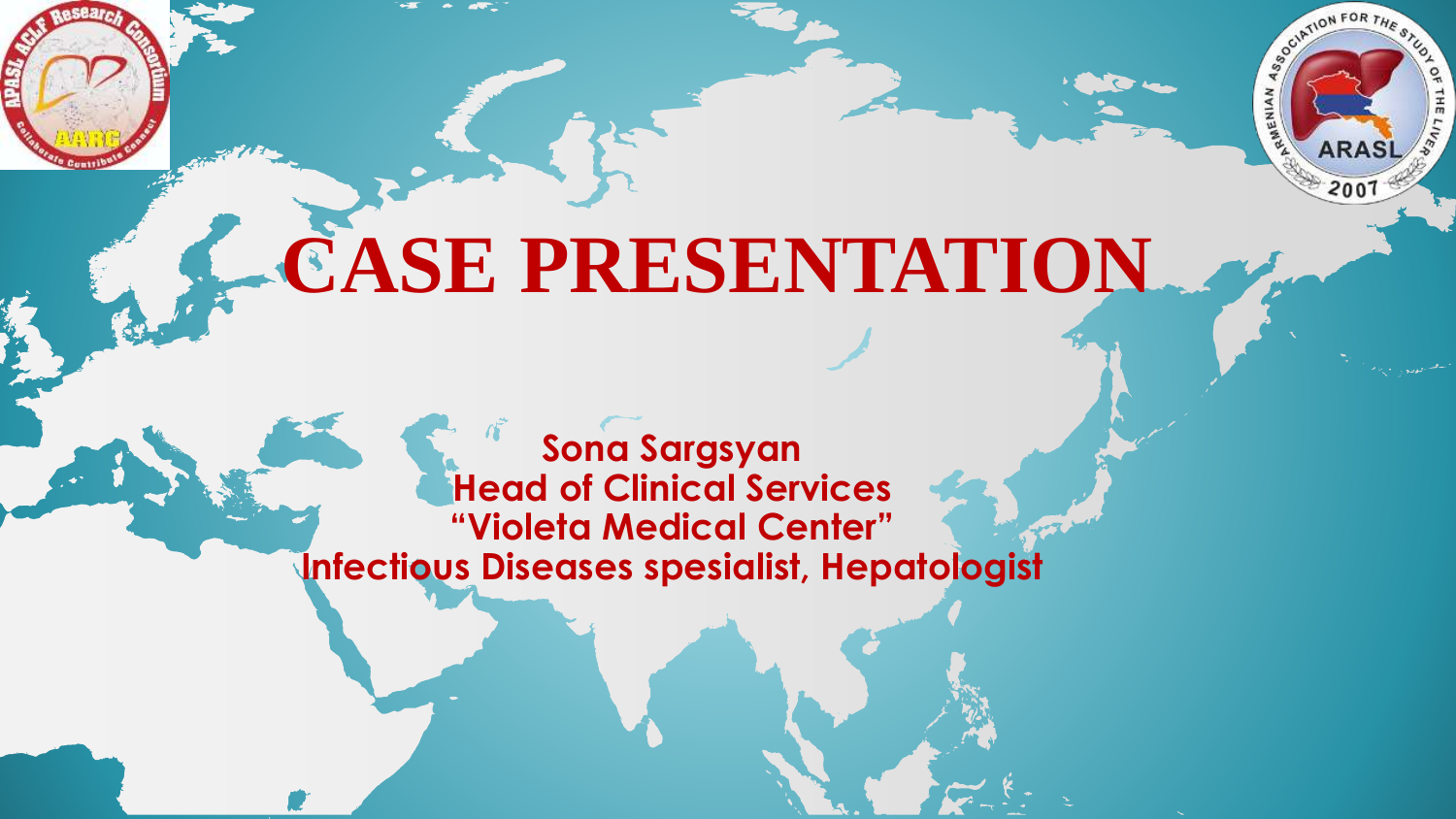# **CLINICAL CASE 2**



**Jaundice+; Spleenomegaly; Ascites+**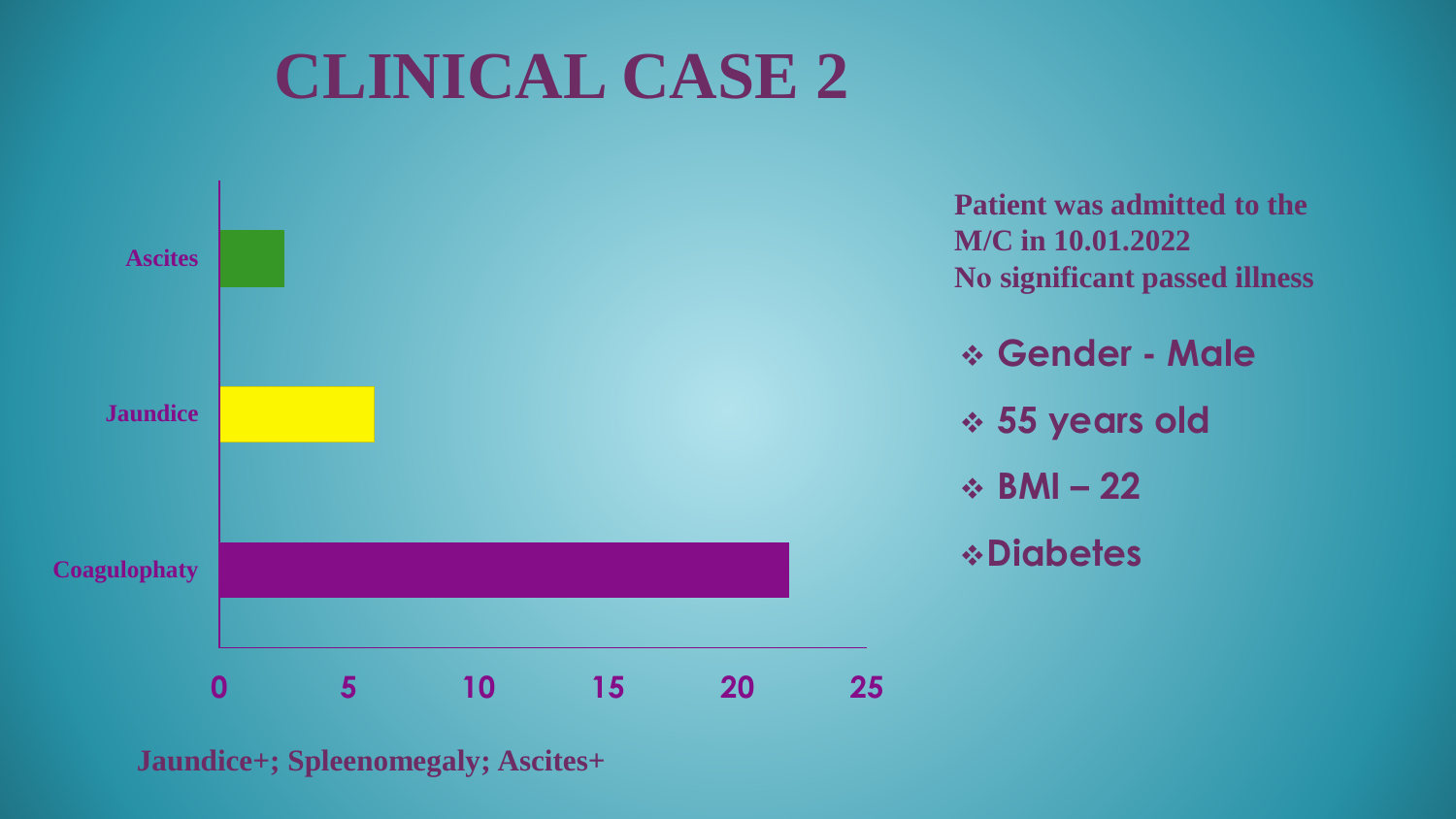# **PATIENTS COMPLAINTS AND OBJECTIVE EXAMINATION**

- **Complaints: Severe general weakness, decreased ability to work, intoxication syndrome, oliguria.**
- **On examination: Severe jaundice of skin**
- **Ascites medium intencivity**
- **splenomegaly**
- **Palmar erythema**
- **Edema on lawyer extremities**
- **Hemodynamic parameters ՝ B/P - 105/70mc; pl -100bpm; FBM -19; SPO2 - 90**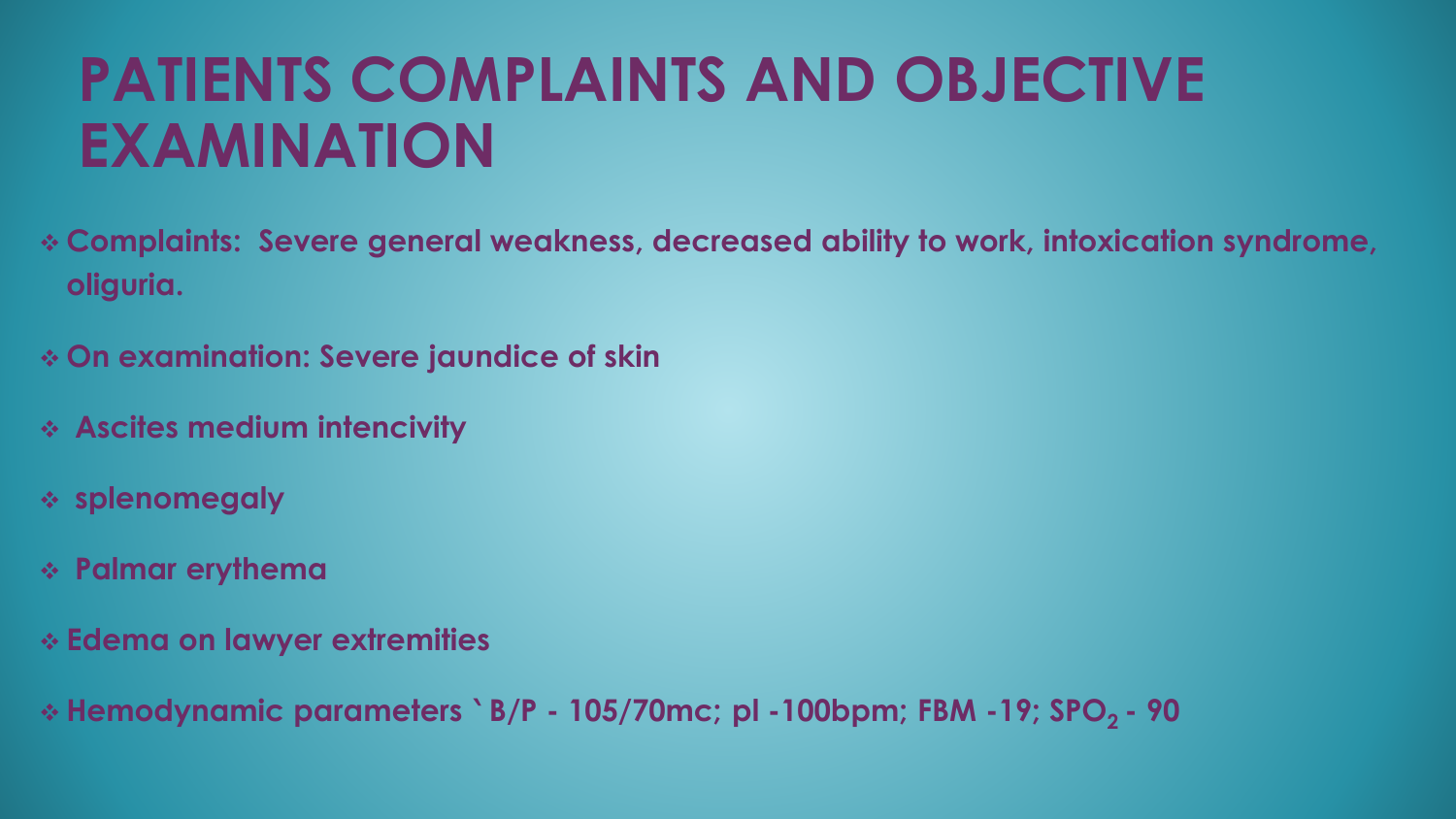### **BLOOD SEROLOGY/ PCR TESTS**

### **MELD-NA SCORE**

- **HBsAg - Negative**
- **HBcAb - Negative**
- **HB IgM - Negative**
- **HBV PCR - Negative**
- **HCV-Ab - Negative**
- **HCV PCR - Negative**
- **HAV IgM - Negative**
- **HEV IgM - Negative HIV - Negative EBV - Negative AFP- 6**․**74 Eд/л (N) Liver mozaik 1, 2 - Negative Hemochromatosis - Negative**
- **SARS Covid – PCR (-)**
- **Day 1- 25 Day 4 - 21 Day 7 – 21 Day15 – 22**
- **AARC-11**
- **Child Pugh - class C**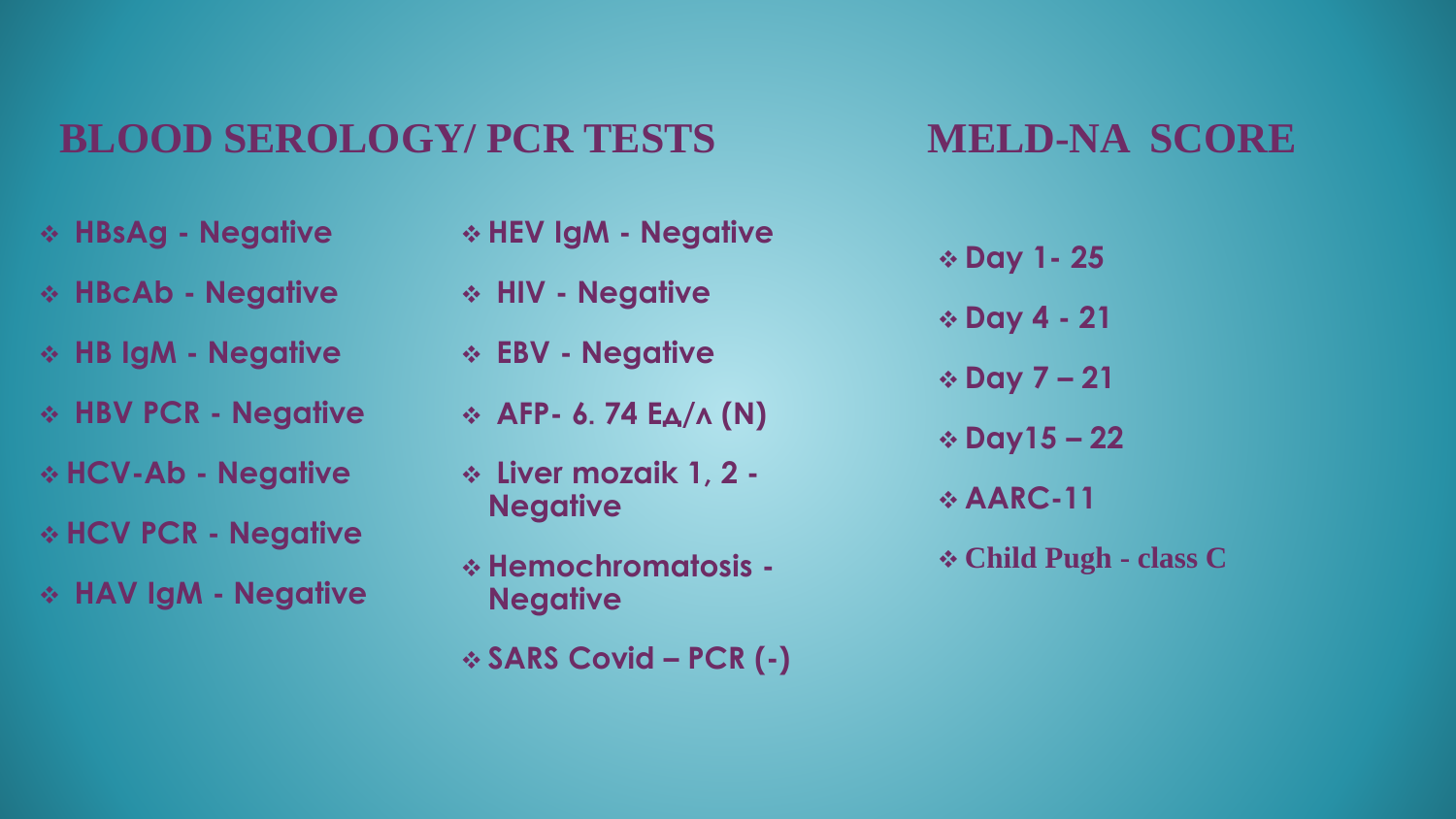# **BLOOD TESTS**

| <b>Variable</b>                        | <b>Baswline</b> | Day 4 | Day 7 | <b>Day 15</b> | <b>Day 30</b> |
|----------------------------------------|-----------------|-------|-------|---------------|---------------|
| $Hb$ (g/l)                             | 102.1           | 85.47 | 98.94 | 83.92         | 80            |
| <b>RBC (10<sup>12</sup>/L)</b>         | 2.905           | 2.433 | 2.823 | 2.582         | 3.415         |
| Total WBC (10 <sup>9</sup> cell/L)     | 4.774           | 6.999 | 3.486 | 3.625         | 0.38          |
| Neurophils (%)                         | 74.89           | 58.50 | 52.66 | 56.74         | 10.5          |
| Eosinophilis (%)                       | 1.029           | 2.565 | 3.314 | 2.241         | 7.9           |
| Lymphocytes (%)                        | 16.20           | 29.64 | 29.40 | 28.06         | 65.8          |
| Platelets $(10^3 \, \text{cell/mm}^3)$ | 27.70           | 39.00 | 39.46 | 80.574        | 10.0          |
| Urea (umol/L)                          | 8,9             | 7.5   | 8.2   | 12.7          | 13.5          |
| <b>Creatinine (umol/L)</b>             | 84,3            | 78.3  | 83.9  | 101.9         | 110           |
| Na (meq/L)                             | 133             | 138   | 135   | 136           | 133           |
| $K$ (meq/L)                            | 4.3             | 3.6   | 3.9   | 3.1           | 3.2           |
| Total. Bilirubin (umol/L)              | 113.3           | 95.4  | 59.7  | 58.9          | 95.6          |
| Direct. Bilirubin (umol/L)             | 30.0            | 27.6  | 18.4  | 21.5          | 18.5          |
| Indirect. Bilirubin (umol/L)           | 83.3            | 67.8  | 41.3  | 37.4          | 21.4          |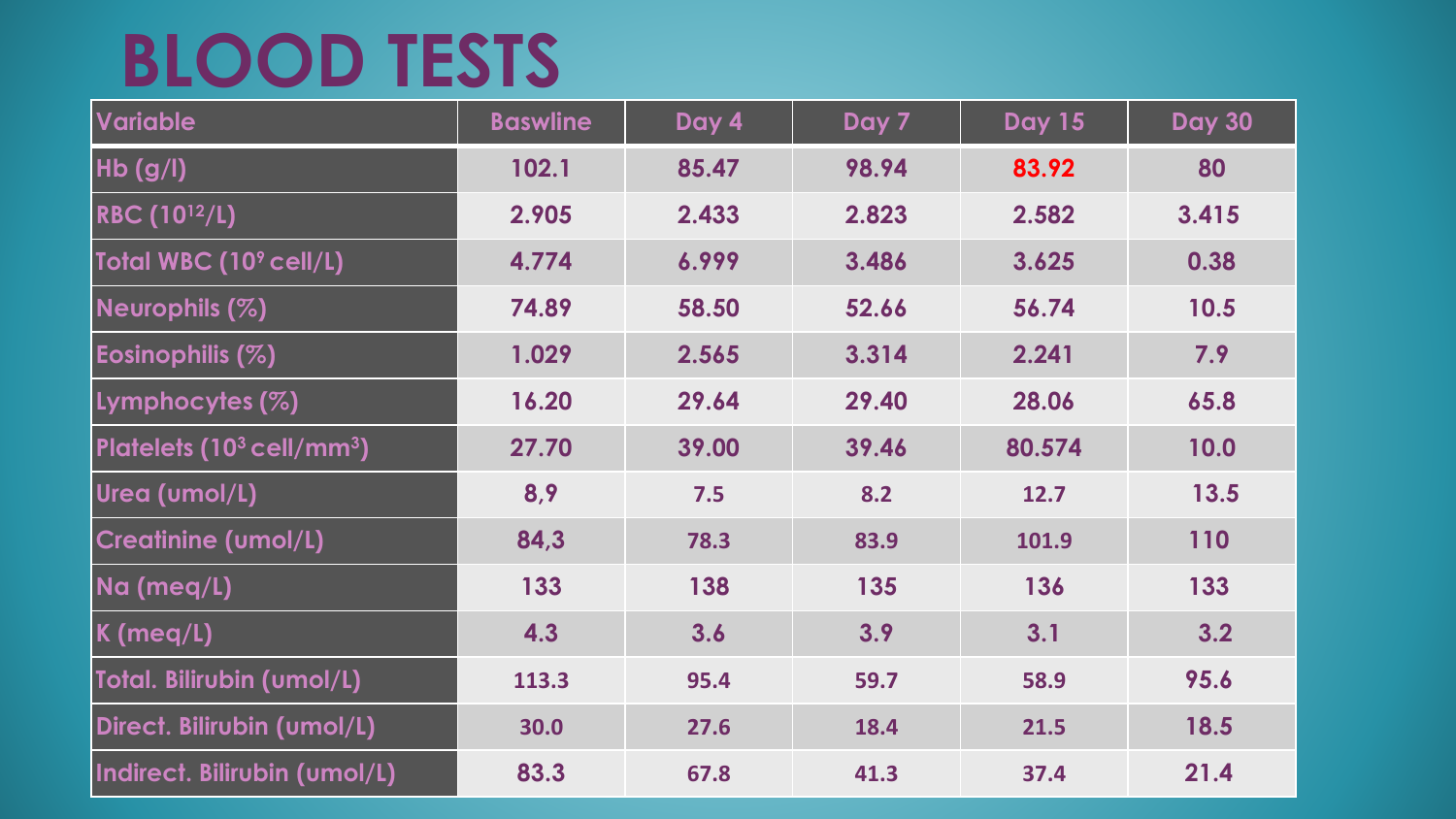# **BLOOD TESTS**

| <b>Variable</b>                       | <b>Baswline</b> | Day 4 | Day 7 | Day $15$ | Day 30 |
|---------------------------------------|-----------------|-------|-------|----------|--------|
| AST (IU/L)                            | 23              | 18    | 27    | 20       | 70     |
| ALT (IU/L)                            | 28              | 24    | 29    | 26       | 150    |
| <b>Serum alkaline Phosphatase</b>     | 59              | 57    | 61    | 64       | 90     |
| GGT (UI/L)                            | 22              | 19    | 25    | 24       | 170    |
| <b>T.protein</b> $(g/L)$              | 63              | 59    | 62    | 64       | 60     |
| Albumin $(g/L)$                       | 26              | 27    | 31    | 30       | 27     |
| <b>Prothrombin activity (seconds)</b> | 23.3            | 24.2  | 25.4  | 24.7     | 25.6   |
| <b>INR</b>                            | 2.00            | 2.07  | 2.17  | 2.12     | 3.0    |
| Procalcitonin                         | 2.12            | 1.09  | 0.57  | 0.17     | 0.17   |
| <b>C-reactive protein</b>             | 2.1             | 1.65  | 1.12  | 0.58     | 2.1    |
| <b>Arterial Ammonia</b>               | 63.4            | 67.5  | 64.32 | 52.41    | 71.4   |
| <b>S.FERITIN</b> (ng/ml)              | 95.6            | 88.5  | 71.08 | 58.52    | 86.7   |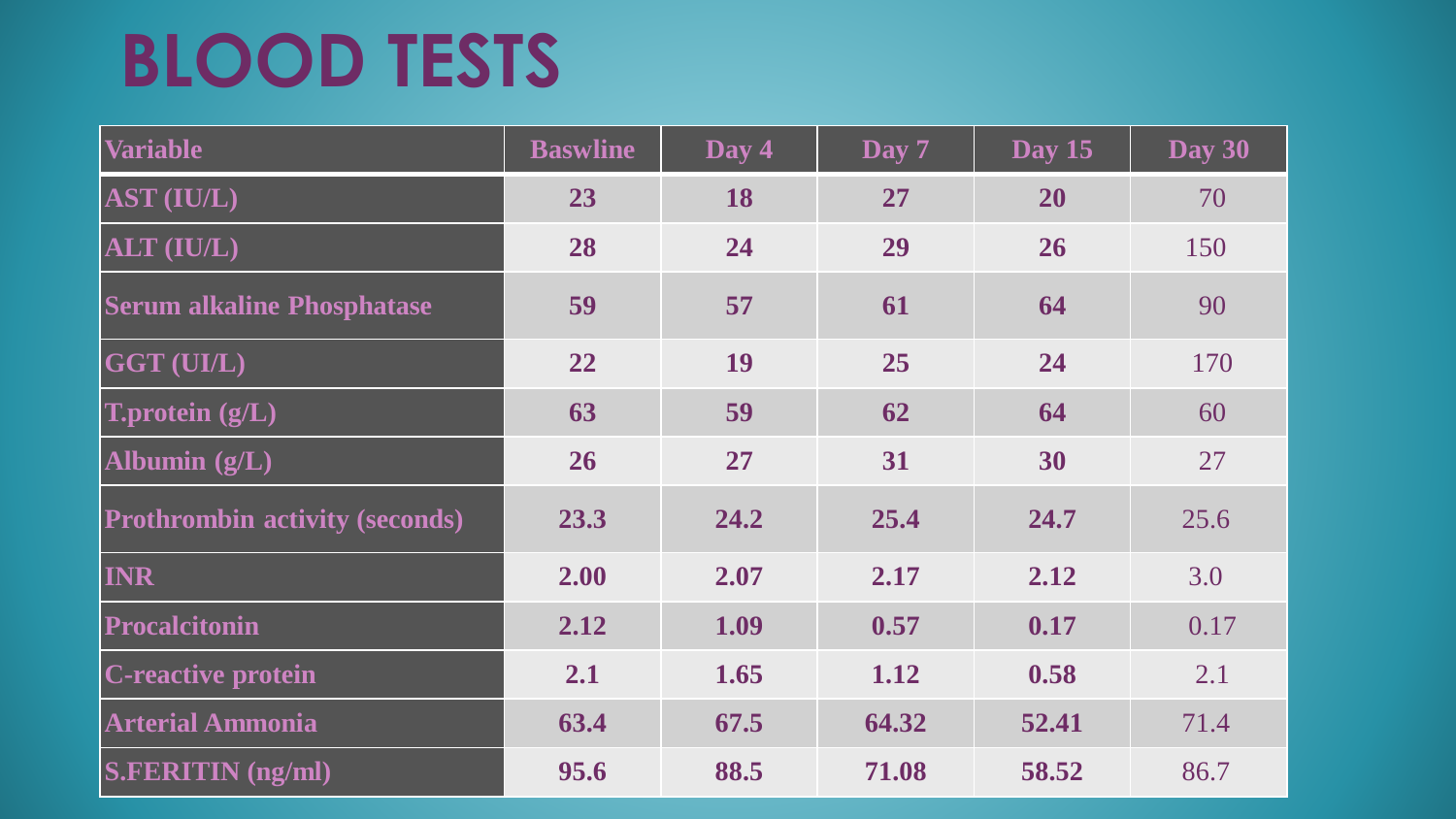### **BACTERIOLOGICAL TESTS**

- **Bacteriological examination of blood - Staphylococcuc Aureus**
- **Bacteriological examination of urine - Staphylococcuc Aureus**
- **Bacteriological examination of pleural fluid - Staphylococcuc Aureus**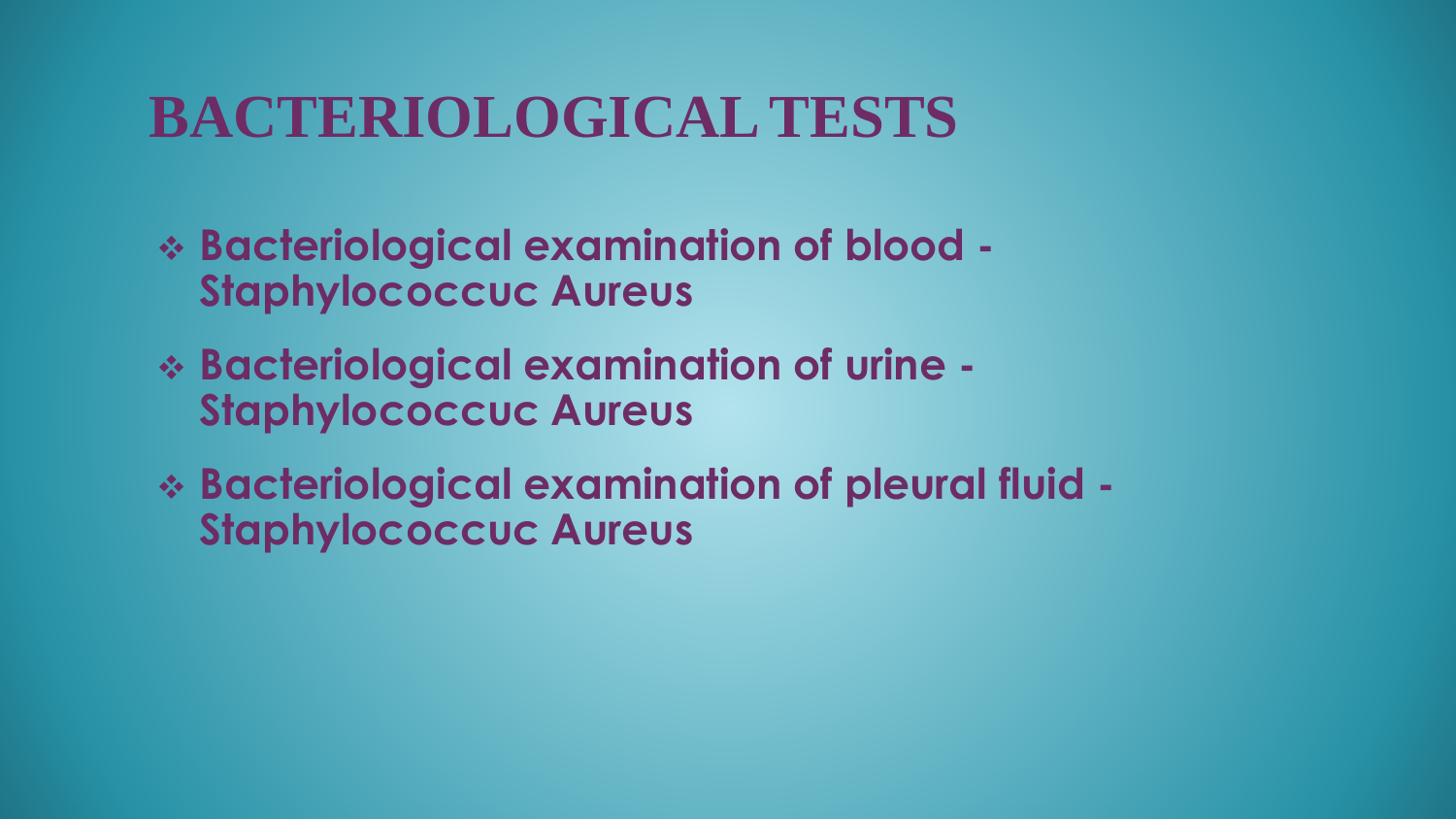### **INSTRUMENTAL INVESTIGATIONS**

#### **ABDOMINAL ULTRASOUND**

**Patient: 55years old Date:12.01.2022 Conclusion: liver cirrhosis, portal hypertension, splenomegaly (18cm), minimal ascites Liver elastography – F4 by Metavir**

#### **ECHOCARDIOGRAPHY AND X-ray**

**Patient: 55years old Date:12.01.2022**

**Couclision: aortic valves and mitral valve chordal changes without their dysfunction; right sided exudative pleuritis (about 2120ml of fluid – Balik formula) (or pleuropneumonia). Recommendation: X-ray or CT-scan of the chest and thoracic surgeon consultation.**

#### **X-ray**

**Patient: 55years old Date:19.01.2022. Previous exam 12.01.2022. Couclision: right sided exudative pleuritis in the dynamics there is a decrease of the pleural fluid quantity (about 600ml of fluid – Balik formula).**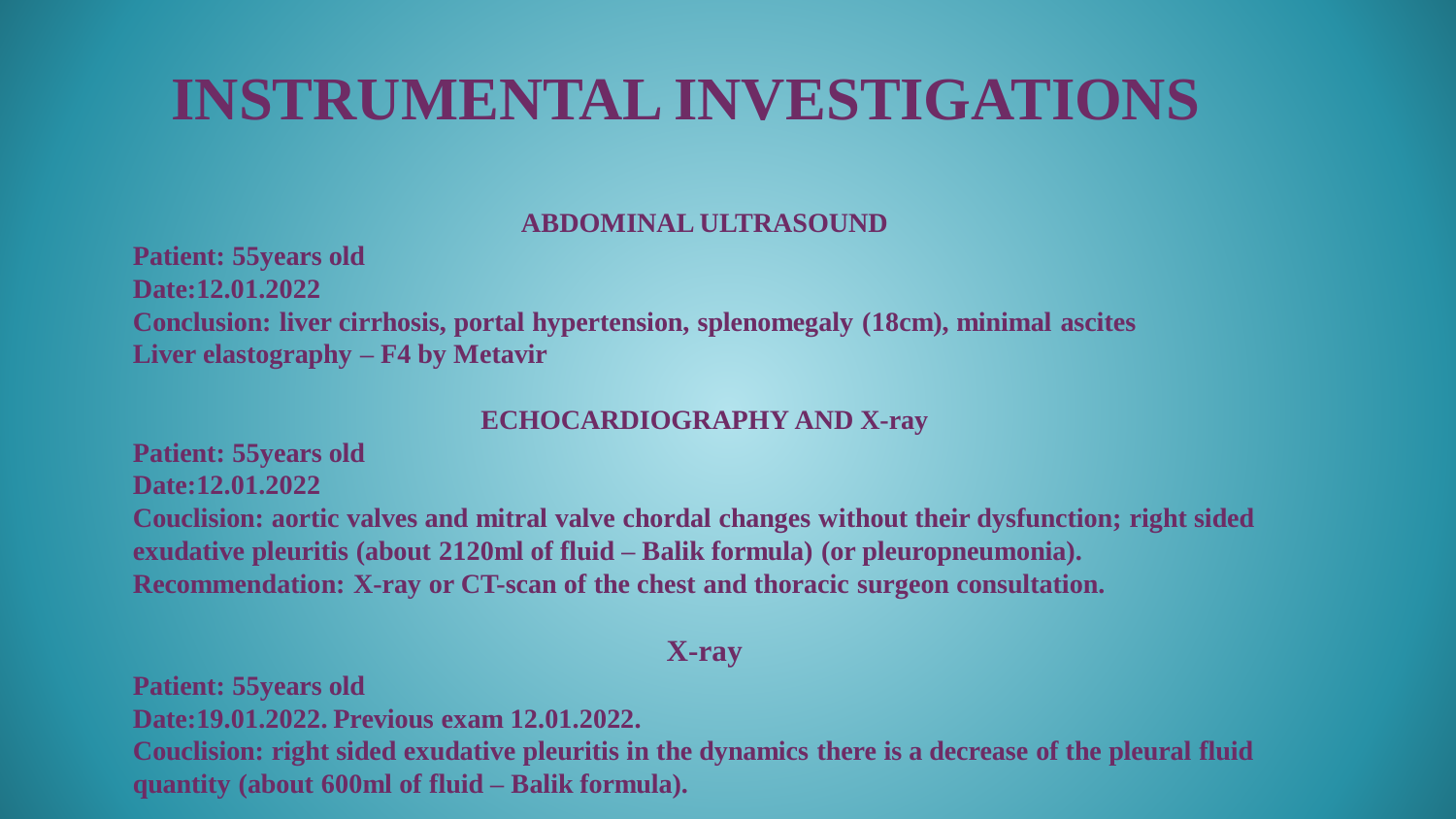# **CLINICAL CASE 2 ACLF**

**Chronic insult - Alcoholic cirrhosis (10 years of history alcohol aboce)**

**1. Acute insult- Sepsis ( Staphylococcus aureus)**

**2. Acute insult – Bleeding ( 22.01.)**

**ACLF:** 

**Child Pugh class B - C, Meld-Na 25, AARC-11**

**Complications - portal hypertension, ascites, esophageal varices grade II, liver encephalopathy I-II-IV, HRS**

**Sepsis (Staph. aureus)**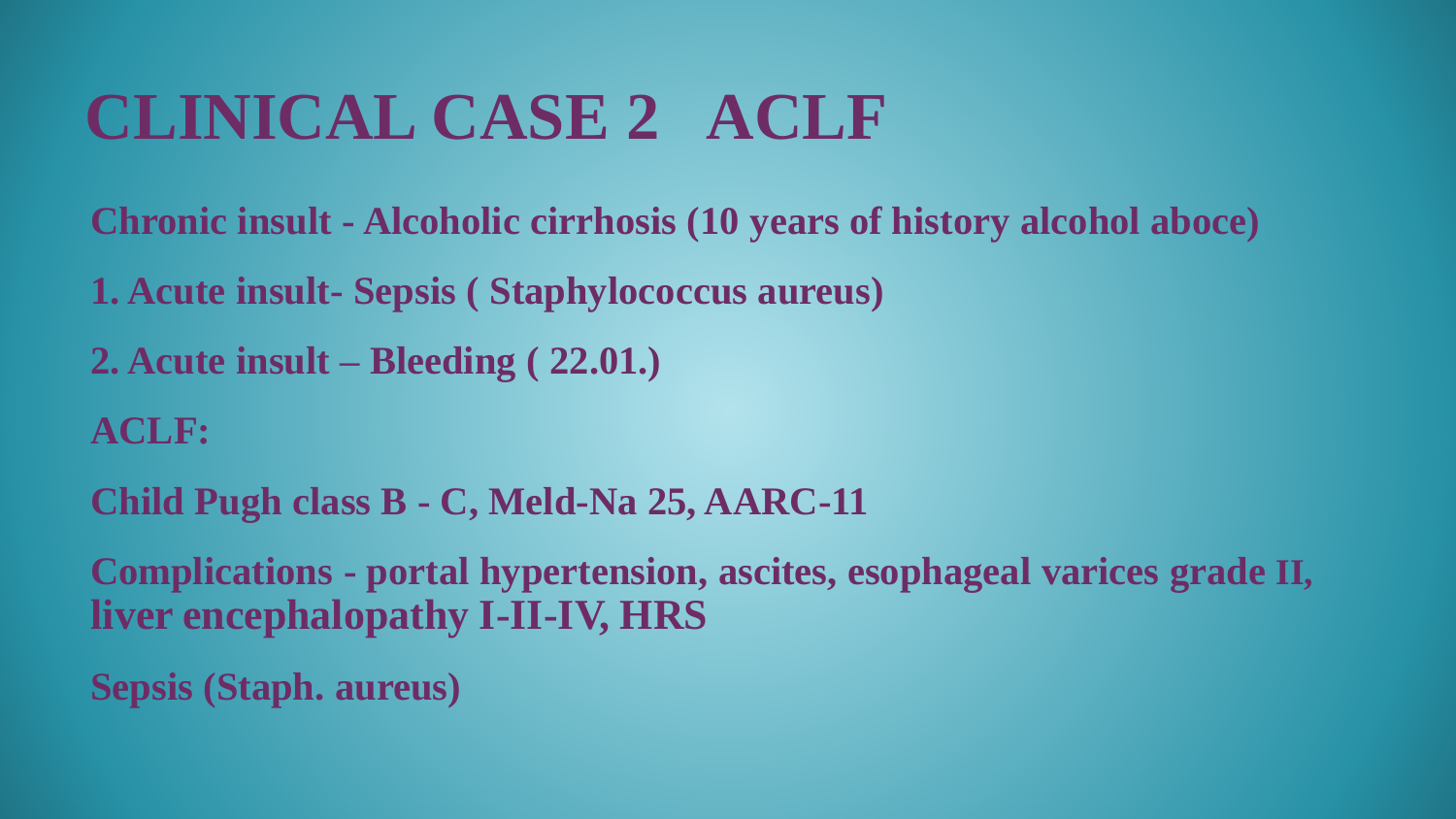# **TREATMENT**

- **Detoxification**
- **Antibacterial**
- **Gastroprotective**
- **Hepatoprotective**
- **Diuretics**
- **Symptomatic treatment**
- **Plazma**
- **Erythrocyte mass**
- **Albumin 20%**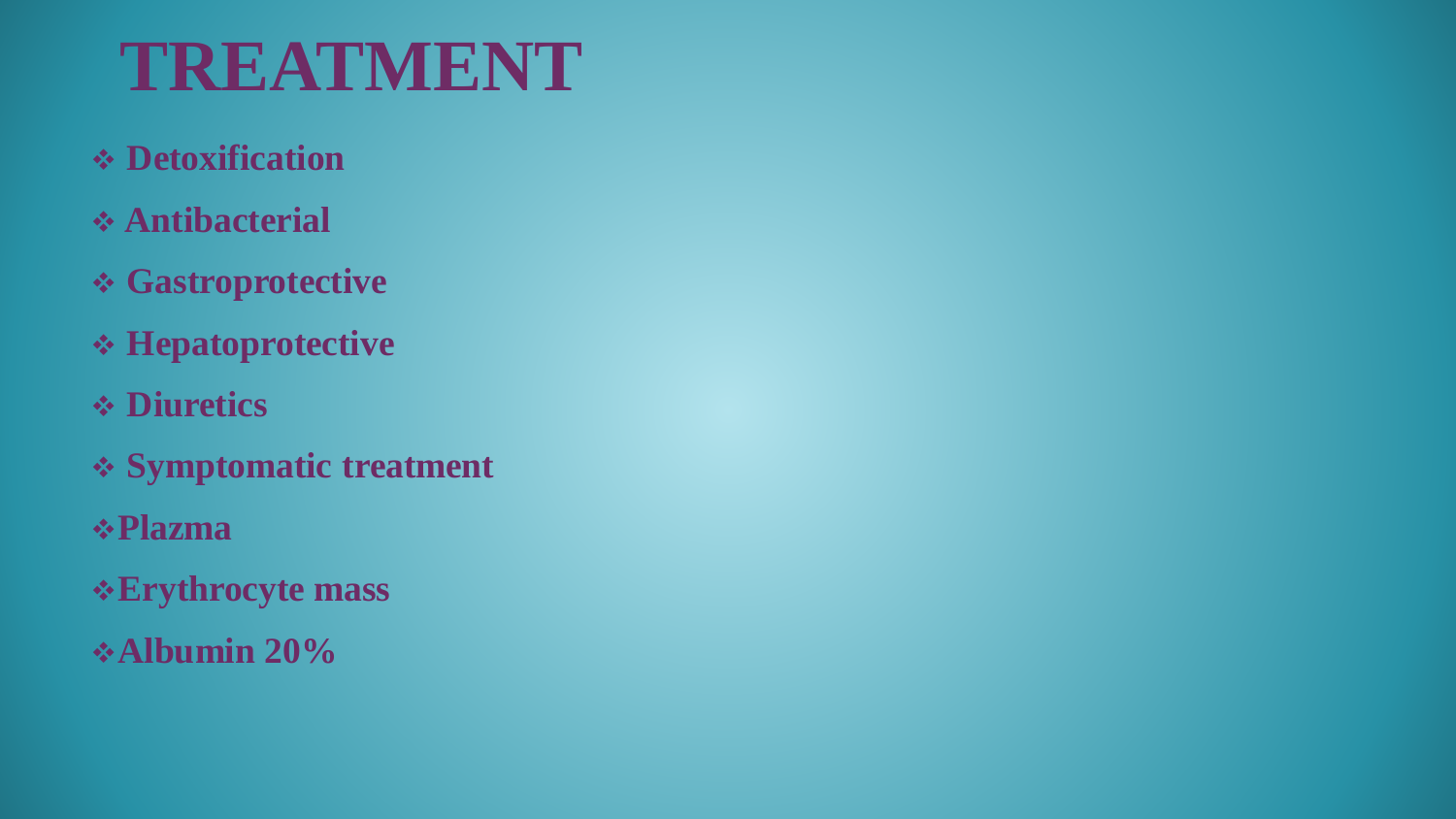### **CONCLUSION**

- **1. Bacterial infections are the most common triggers in patients with cirrhosis leading to ACLF.**
- **2. Among the infections which is the presented ACLF, sepsis was vary rare trigger among our ACLF patients. Bacterial sepsis is one of the most dangerous complications in patients with cirrhosis of the liver and can cause ACLF, leading to poor outcome.**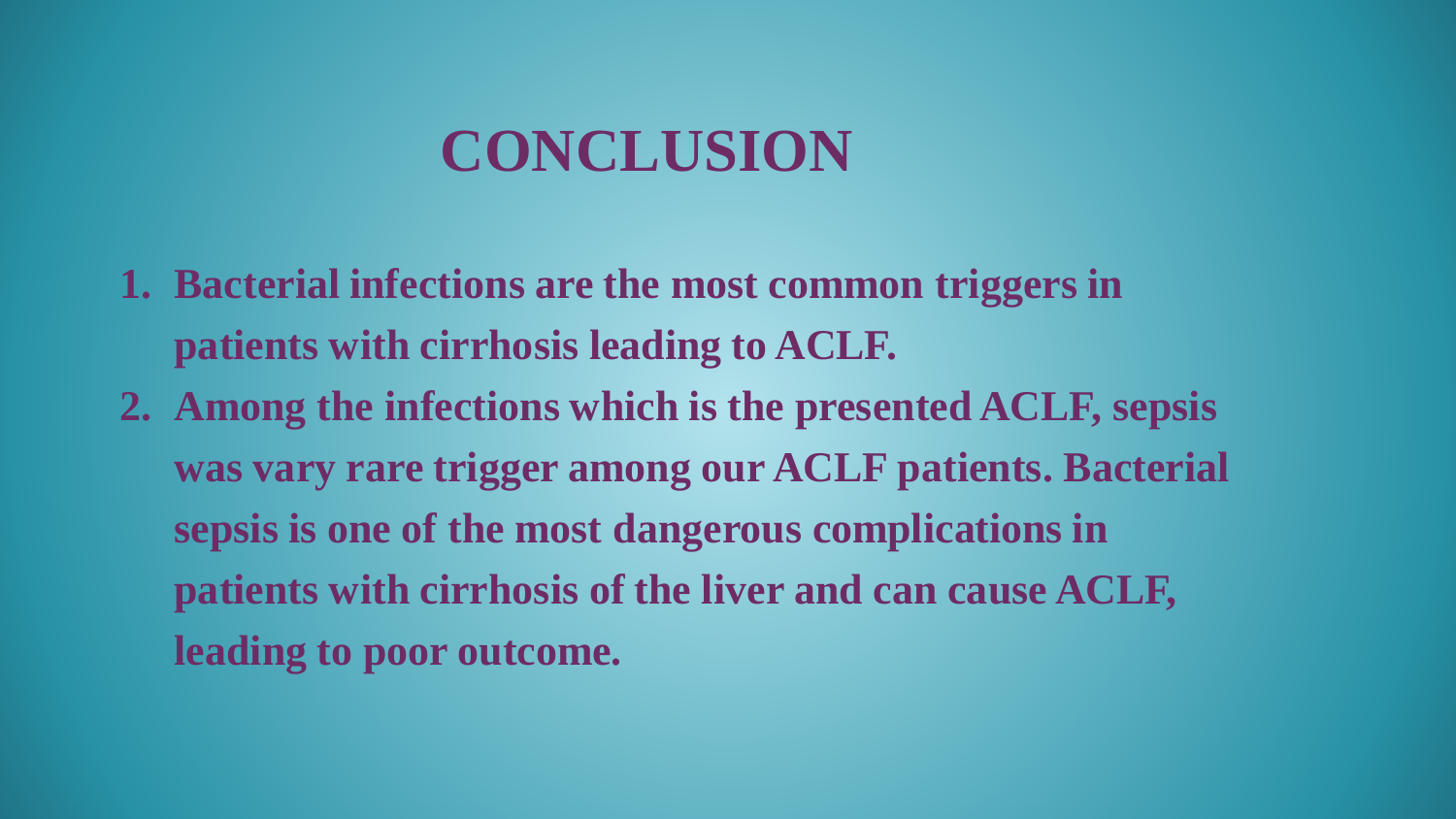# **BACTERIAL INFECTIONS IN STUDIED GROUP (112P-TS)**



Ghazinyan H. et all, poster N 19 EASL Barselona May 24-25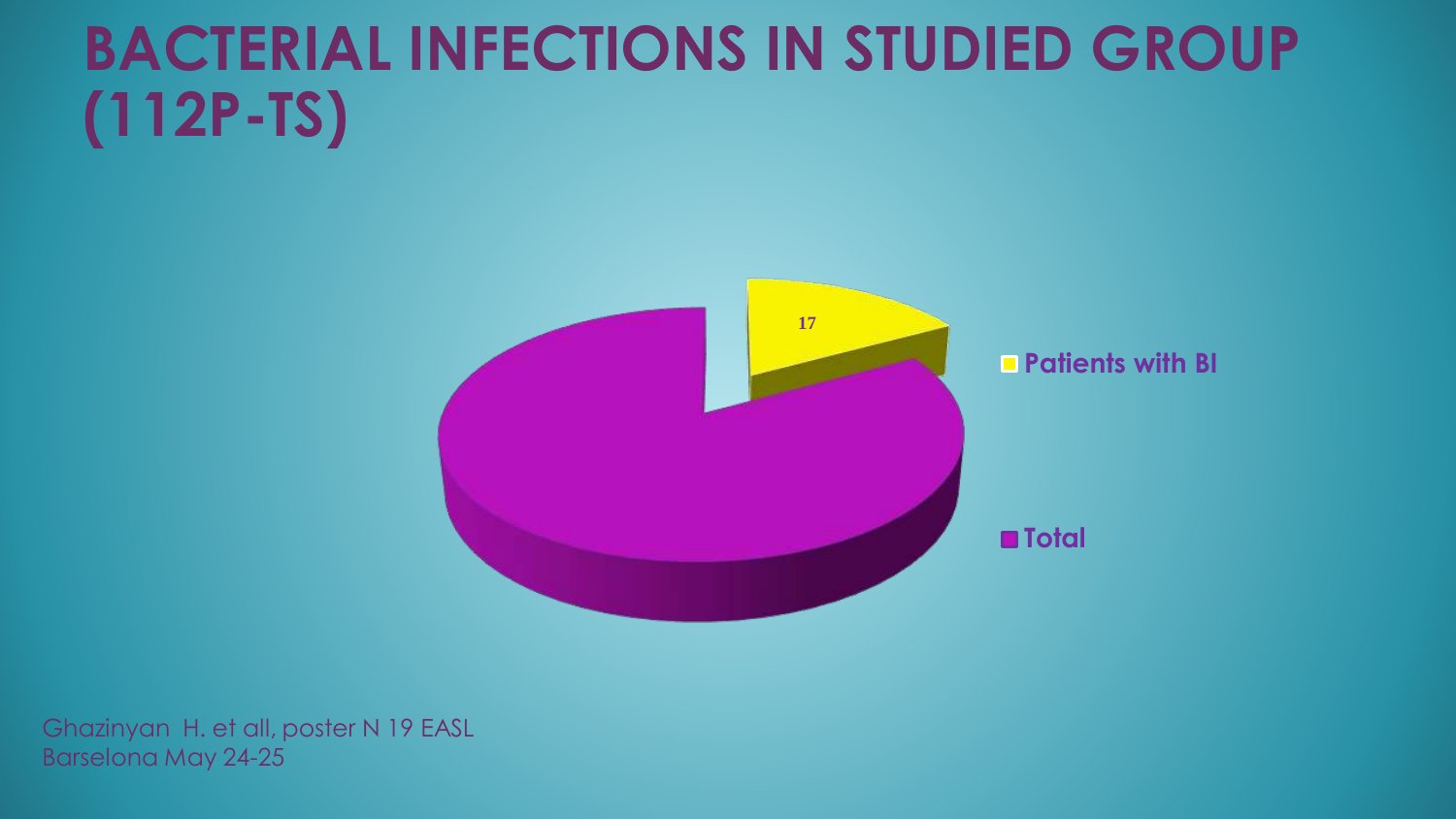### **Most Common Infections**

■ SBP ■ UTI ■ Pneumonia ■ Soft tissues infection



Ghazinyan H. et all, poster N 19 EASL Barselona May 24-25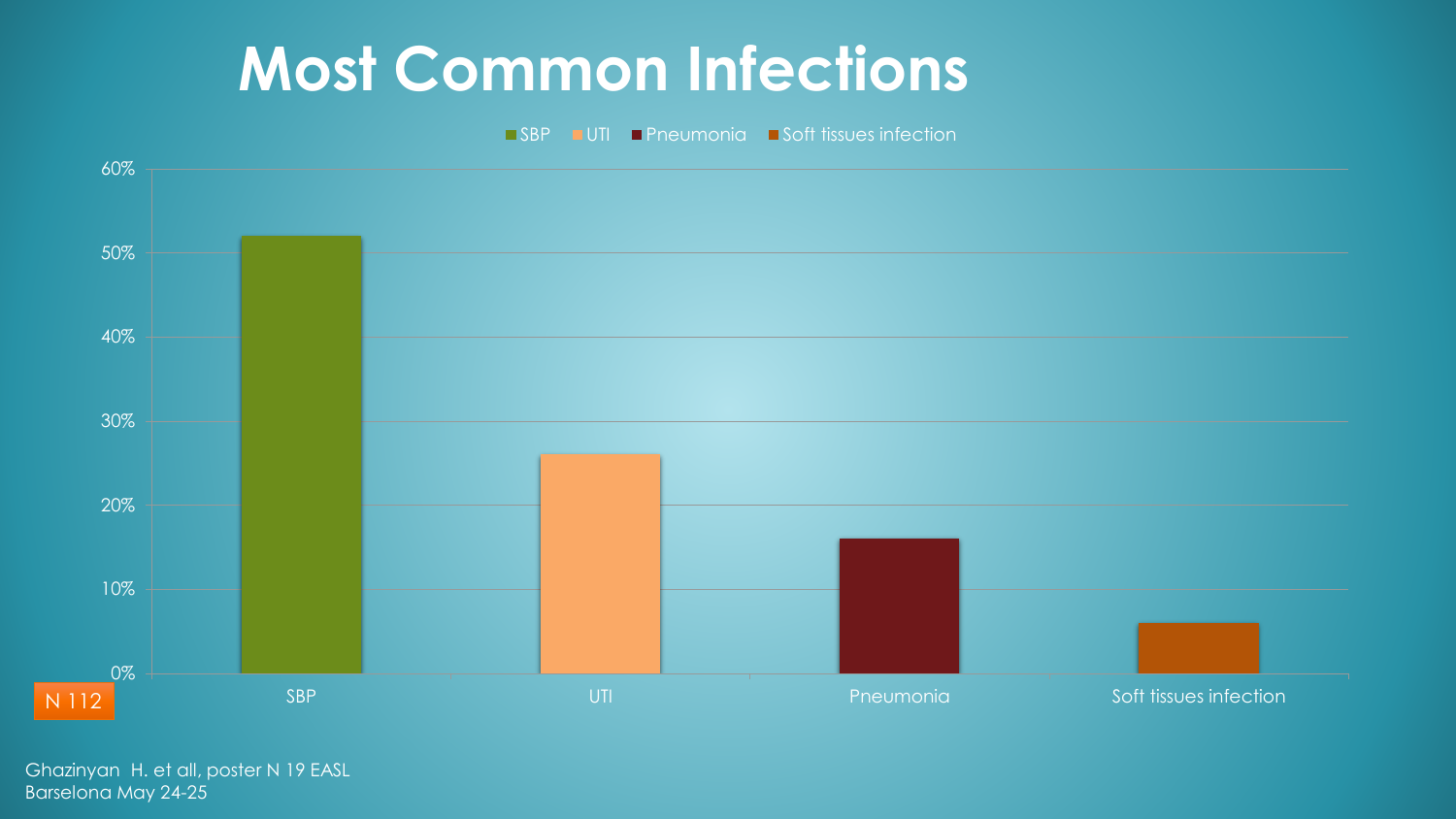# **CLINICAL CASE 2**

**Death on 37 day of hospitalization. Causes of death HRS HE III-IV**